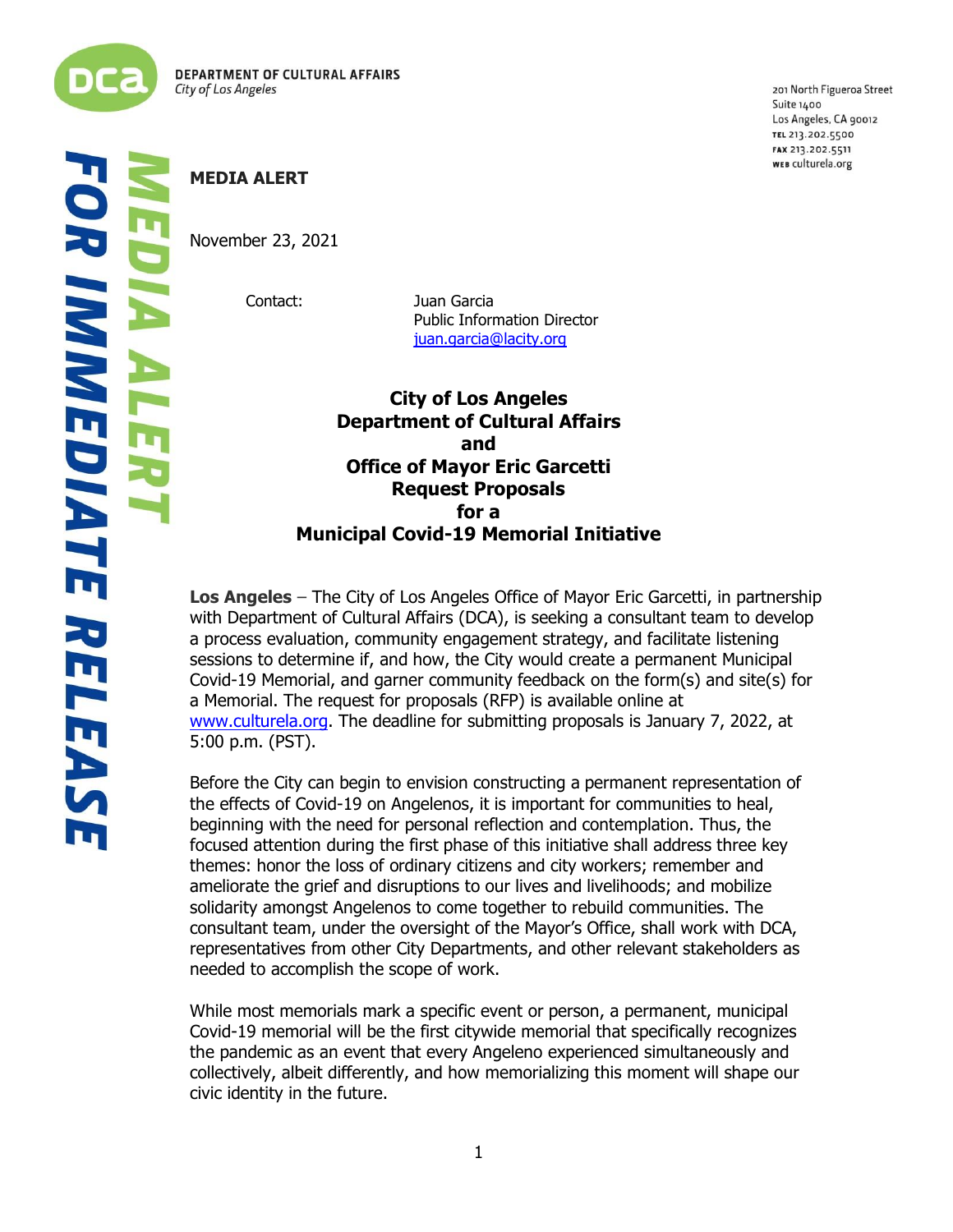The Municipal Covid-19 Memorial Initiative is a step towards helping Angelenos heal from the spectrum of traumas of the pandemic. It is also an opportunity to collectively honor the tremendous losses over the past year and a half, its protracted impacts, and to instill hope for rebuilding the future.

The Municipal Covid-19 Memorial Initiative is an outgrowth of the Civic Memory Project led by Christopher Hawthorne, City Los Angeles Chief Design Officer. The Civic Memory working group, made up of historians, architects, scholars, and City department staff, began working in November 2019 and concluded its work in February 2021. Its final report, Past Due, offers strategies to help a City-led approach to the production of monuments, memorials, and commemorations feel authentic, equitable, and productive to the citizens of Los Angeles.

While numerous demographics were impacted by Covid-19 in an unequal way, in Los Angeles, African Americans, Latinos, Native Americans, and Pacific Islanders specifically have consistently experienced higher positivity rates and death tolls overall. Because the pandemic illuminated and exacerbated systemic inequalities, the ability to use this initiative to help communities process this type of inquiry and trauma in real time will be important.

Memorials can take many forms - outdoor plazas, water features, museums, landscaped pathways, figurative or abstract sculptures, gardens, and lighting installations. Memorials can also be temporary or permanent, in a single or multiple sites, and designed by an artist or architect. Through the Municipal Covid-19 Memorial Initiative, the City is supporting a new paradigm for engendering a civic dialogue, one that changes its role to be more of a facilitator in the conversation about this important public memorial. The direction a permanent, municipal Covid-19 memorial could take will come out of the community input.

The selected consultant team should provide effective project and account management for all tasks and aspects of the project over the contract period including, but not limited to: researching, designing, planning, facilitating, executing, and monitoring the project; controlling project costs; and providing the Mayor's Office and DCA staff with timely updates. The consultant's team should include someone with experience and training in: facilitating input sessions with communities who are in the process of, or are going through trauma; research experience and stakeholder engagement with people in a post disaster context; survey design and implementation; and knowledge of community arts in the public sphere, as well as experience working with public agencies, including city, state, or federal agencies.

The consultant team will attend video meetings and conference calls with the Mayor's Office and DCA staff, and maintain responsive telephone communication and email correspondence. Under the oversight of the Mayor's Office and DCA staff, the consultant team will work to complete delivery of the tasks described in the scope of work and provide details on how the team would most effectively produce deliverables.

For more information, and to submit a proposal for the Municipal Covid-19 Memorial Initiative, please visit Microsoft Word - [RFP Covid Memorial Survey](https://culturela.org/wp-content/uploads/2021/11/RFP-Covid-Memorial-Survey-Consultant.pdf)  [Consultant FINAL copy.docx \(culturela.org\).](https://culturela.org/wp-content/uploads/2021/11/RFP-Covid-Memorial-Survey-Consultant.pdf)